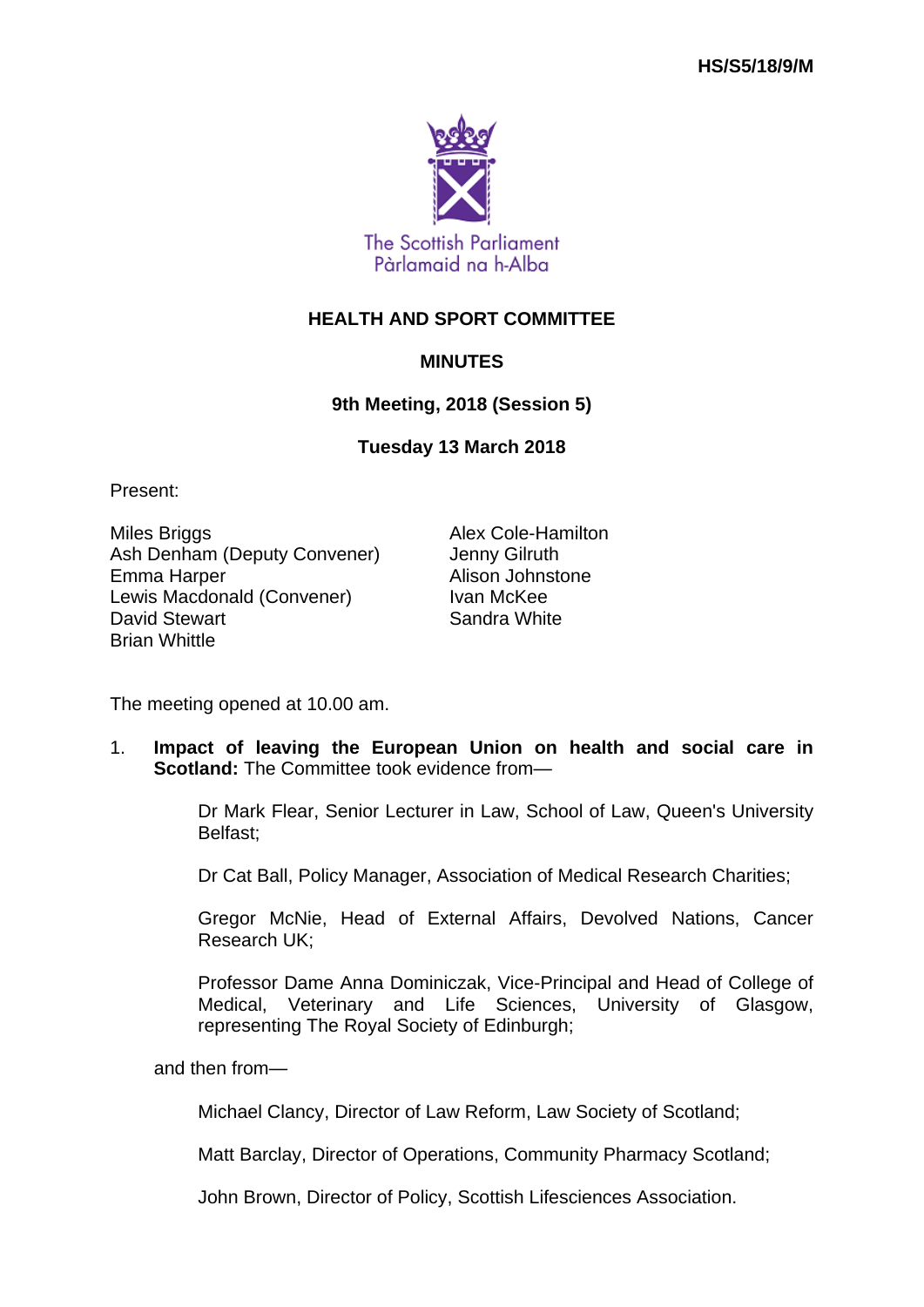2. **Subordinate legislation:** The Committee took evidence on the Community Care (Personal Care and Nursing Care) (Scotland) Amendment Regulations 2018 [draft] from—

> Aileen Campbell, Minister for Public Health and Sport, Mike Liddle, Adult Social Care Policy, and Emma Stevenson, Solicitor, Scottish Government.

3. **Subordinate legislation:** The Minister for Public Health and Sport moved— S5M-10338—That the Health and Sport Committee recommends that the Community Care (Personal Care and Nursing Care) (Scotland) Amendment Regulations [draft] be approved.

The motion was agreed to without division.

4. **Subordinate legislation:** The Committee took evidence on the Carers (Scotland) Act 2016 (Adult Carers and Young Carers: Identification of Outcomes and Needs for Support) Regulations 2018 [draft] and also on the Self-directed Support (Direct Payments) (Scotland) Amendment regulations 2018 (SSI 2018/29); the Carers (Waiving of Charges for Support) (Scotland) Amendment Regulations 2018 (SSI 2018/31); the Carers (Scotland) Act 2016 (Short Breaks Services Statements) Regulations 2018 (SSI 2018/32); the Carers (Scotland) Act 2016 (Review of Adult Carer Support Plan and Young Carer Statement) Regulations 2018 (SSI 2018/33); and the Carers (Scotland) Act 2016 (Transitional Provisions) Regulations 2018 (SSI 2018/34) from—

> Aileen Campbell, Minister for Public Health and Sport, Peter Stapleton, Carers Policy, and Ruth Lunny, Solicitor, Scottish Government.

5. **Subordinate legislation:** The Minister for Public Health and Sport moved— S5M-10889—That the Health and Sport Committee recommends that the Carers (Scotland) Act 2016 (Adult Carers and Young Carers: Identification of Outcomes and Needs for Support) Regulations 2018 [draft] be approved.

The motion was agreed to without division.

6. **Subordinate legislation:** The Committee considered the following negative instruments discussed earlier and agreed to make no comments—

> The Self-directed Support (Direct Payments) (Scotland) Amendment Regulations 2018 (SSI 2018/29) The Carers (Waiving of Charges for Support) (Scotland) Amendment Regulations 2018 (SSI 2018/31)

> The Carers (Scotland) Act 2016 (Short Breaks Services Statements) Regulations 2018 (SSI 2018/32)

> The Carers (Scotland) Act 2016 (Review of Adult Carer Support Plan and Young Carer Statement) Regulations 2018 (SSI 2018/33)

> The Carers (Scotland) Act 2016 (Transitional Provisions) Regulations 2018 (SS 2018/34)